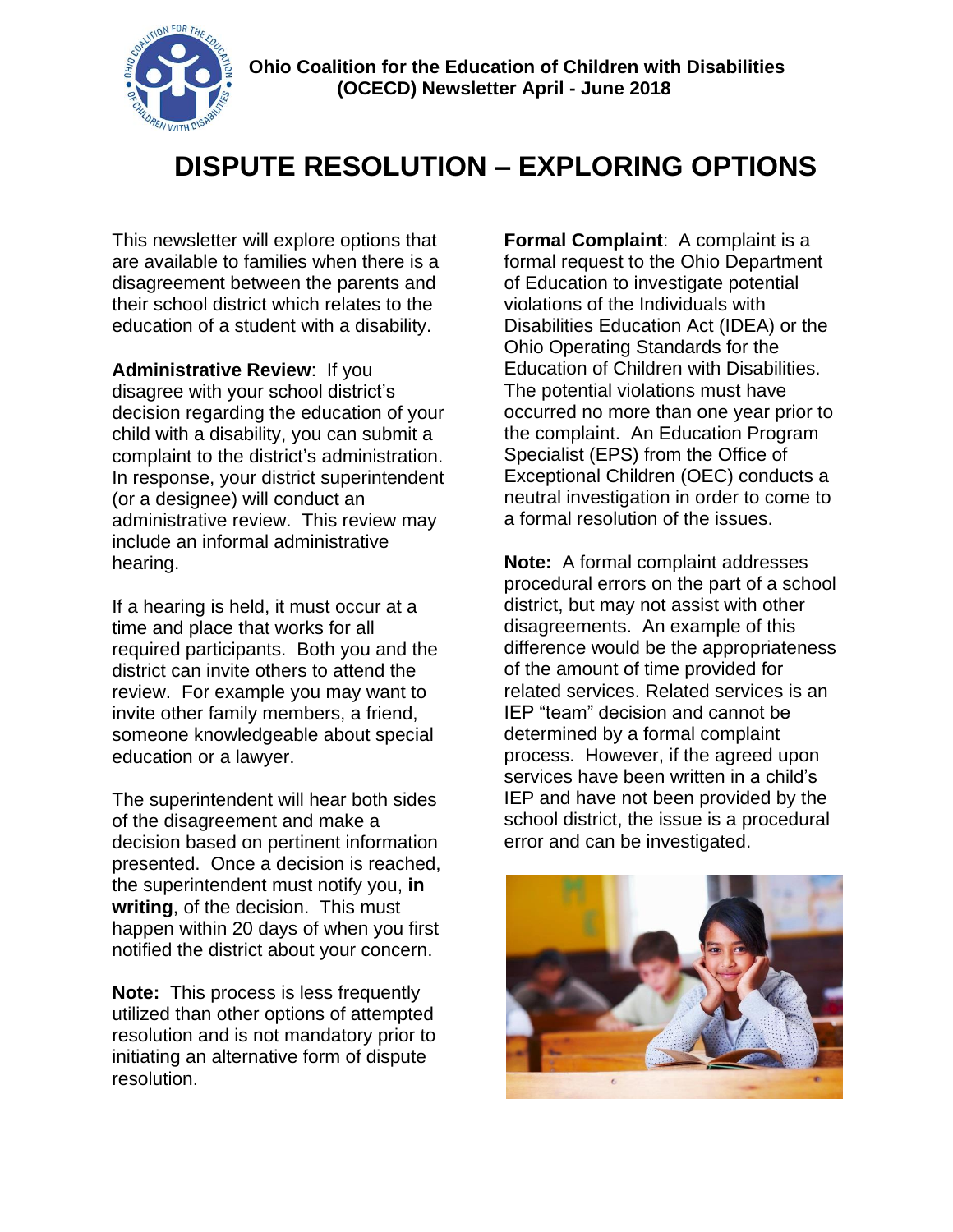

**Mediation:** This is a meeting where parents and schools agree to have a neutral, third party (a professional mediator) who will come to help them resolve any disagreements about the education of a student with a disability or a student who may be suspected of having a disability. Mediation is available to parents and schools any time there is a disagreement.

Although mediation is always offered when a state complaint is filed or a due process hearing is requested, no one has to file a complaint or due process before mediating.

Both the parent and school district must agree to mediate, as well as agree on the selection of the mediator. There is no cost to either party**.** 

**Note:** Mediation is a confidential meeting. Everything said in the mediation meeting remains confidential (private) and cannot be used later. If issues are resolved, a written agreement is completed and signed by both parties. A written agreement is enforceable and may be taken to court if either party does not follow the requirements of the agreement.



**Facilitation:** Otherwise known as a Facilitated IEP Meeting, Facilitation takes place in an Individualized Education Program (IEP) Team Meeting, Evaluation Planning Meeting, or Evaluation Team Meeting.

The facilitator is a neutral, third party who is not a member of the team and does not make any decisions for the team.

Having a facilitator assists the team in being productive and keeping the focus on the student. Facilitators are professional mediators who have been trained by the Office for Exceptional Children in the special education processes.

Both the parent and the district must agree to the facilitated meeting, as well as the selection of the facilitator.

There is no cost to either party for a facilitated meeting.

**Note:** Facilitation is not a confidential meeting. A school district is *required* to send the parent an invitation prior to a facilitated meeting indicating the persons who will be in attendance. Requirement of an invitation is mandatory, as for any IEP meeting, to discuss a child's education.

Although facilitated meetings are not required under IDEA as a dispute resolution option, Ohio has offered this option to resolve issues relating to a child's evaluation or IEP, when disagreements arise between parents and school districts.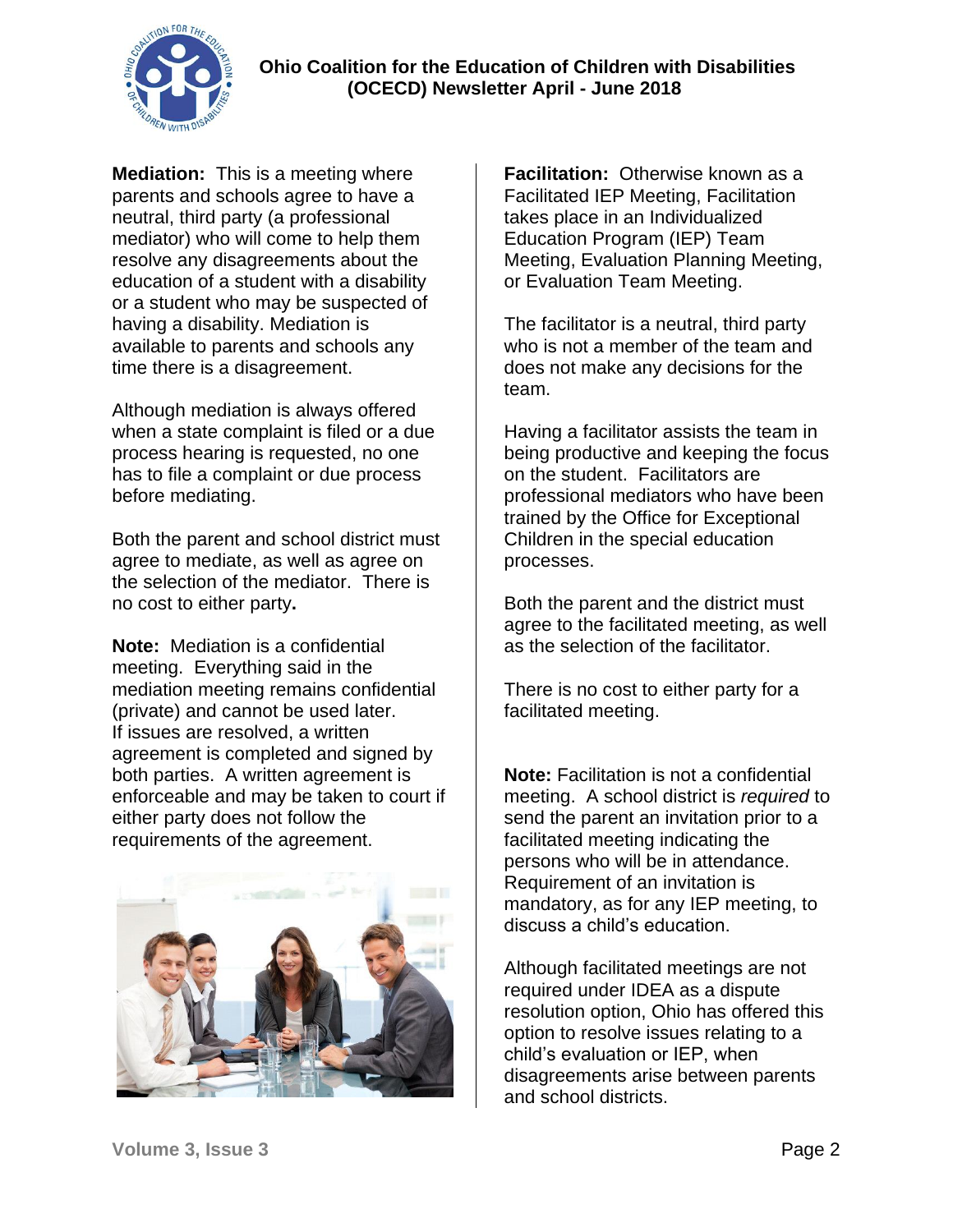

**Due Process Hearing:** Another option that parents can utilize to resolve certain concerns about their child's special education with the school district is to submit a request for a Due Process Hearing directly to the district and forward a copy to the Ohio Department of Education. When you do this, you have filed a Due Process Complaint (also called a Due Process request).

A due process complaint may be filed for any matter relating to the evaluation, identification, educational placement, or the delivery of a free, appropriate public education (FAPE), (some exceptions may apply).

The due process complaint must allege that federal or state special education requirements have been violated and must be filed within two years of the date the parent, or public agency filing the complaint, knew or should have known about the alleged special education violation issue.

A due process hearing is a formal proceeding in which an impartial hearing officer is assigned by the Ohio Department of Education to conduct a hearing to resolve the due process complaint.

**Note:** A public agency must convene a Resolution Meeting within 15 days of receipt of the complaint, unless both parties agree to waive it or agree to mediate.

If a resolution meeting is held, a district may not have an attorney present if a parent does not have attorney representation. Funding for a parent

attorney is the sole responsibility of the parent and is not available from either the public agency or the Ohio Department of Education.

Parents are not required to retain an attorney for a due process hearing. However, it is important to understand that in Ohio, lay advocates are not allowed to actively participate with or on behalf of, a parent during the hearing process.

For this reason, as well as others, it may be advisable for a parent to consult with a special education attorney if pursuing a request for a due process hearing.



Ohio | Department

 **<https://education.ohio.gov/>**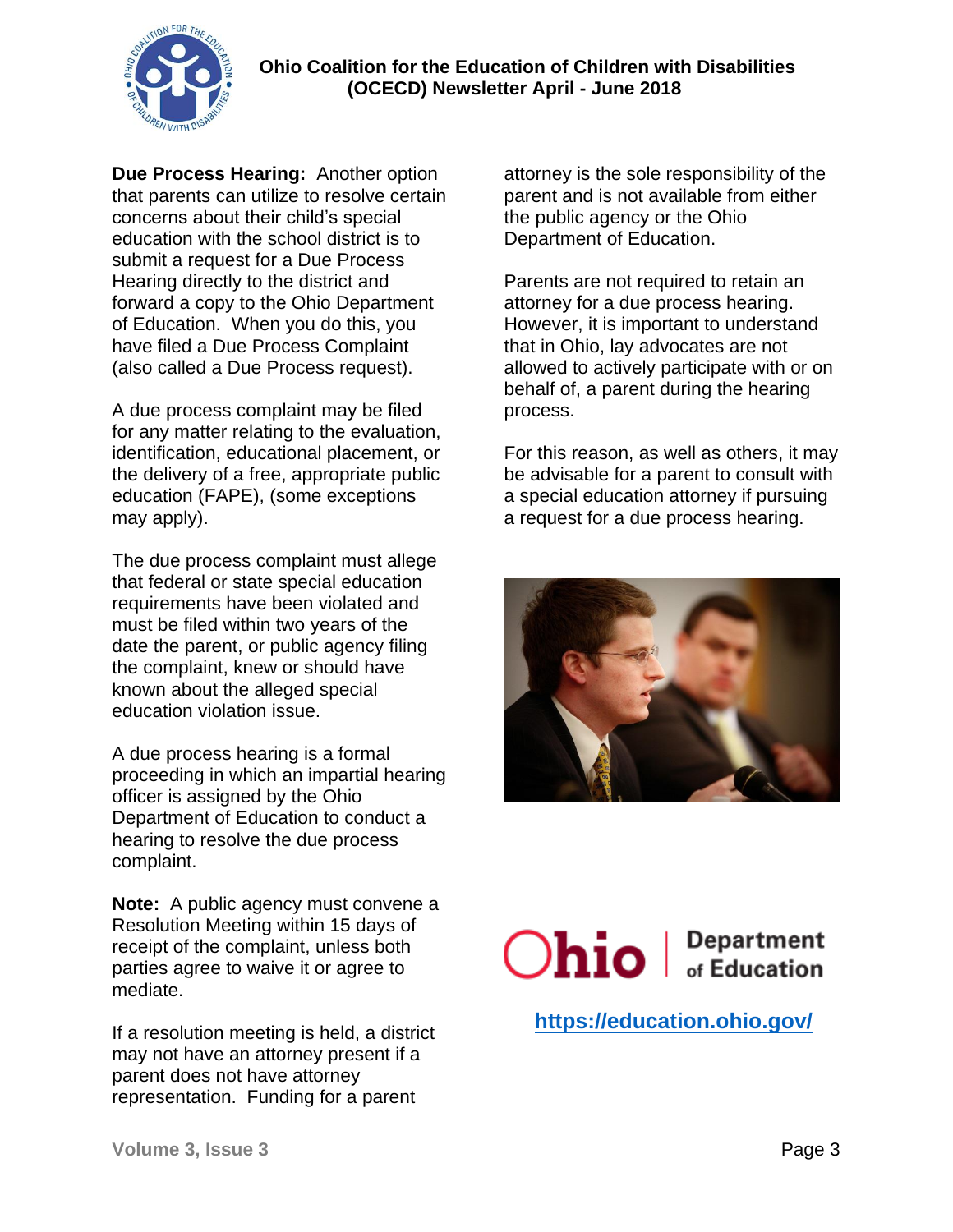

## **Distinctions, Similarities and Parent's Rights regarding Mediation and Facilitated meetings:**

- Mediation is confidential; a Facilitated meeting is not a confidential meeting.
- Mediation and Facilitated IEP meetings must both be agreed upon by both parent and district.
- Choice of mediator, as well as facilitator must be agreed upon by both the parent and the district.
- Mediation does not require a parent invitation to the meeting with all participants' names included. Facilitated meetings require a district to provide a parent invitation to the meeting with all participants listed, as with any IEP meeting or meeting involving your child's education.



- Parents requesting mediation or a facilitated meeting should be prepared for the option they requested. Example: If an IEP team is present at a requested mediation, this is not mediation. If an IEP team is not present for a requested Facilitation, this is not a facilitated meeting.
- Mediations which result in a settlement of the dispute will generally require a signed settlement agreement. The mediator cannot advise parents about their legal rights or how signing the agreement will affect those rights.
- Neither a mediator nor a facilitator can be called as a witness in a due process hearing regarding the dispute where either acted as the neutral third party.
- If the mediation or facilitation fails to resolve the dispute, parents retain all their rights to pursue a complaint or due process.

Additional information regarding Dispute Resolution may be found on the websites below, or by calling OCECD at 1-844-382-5452.

**ODE, Office of Exceptional Children:**  [https://education.ohio.gov/Topics/Special-](https://education.ohio.gov/Topics/Special-Education)**[Education](https://education.ohio.gov/Topics/Special-Education)** 

**CADRE:** <https://www.cadreworks.org/>